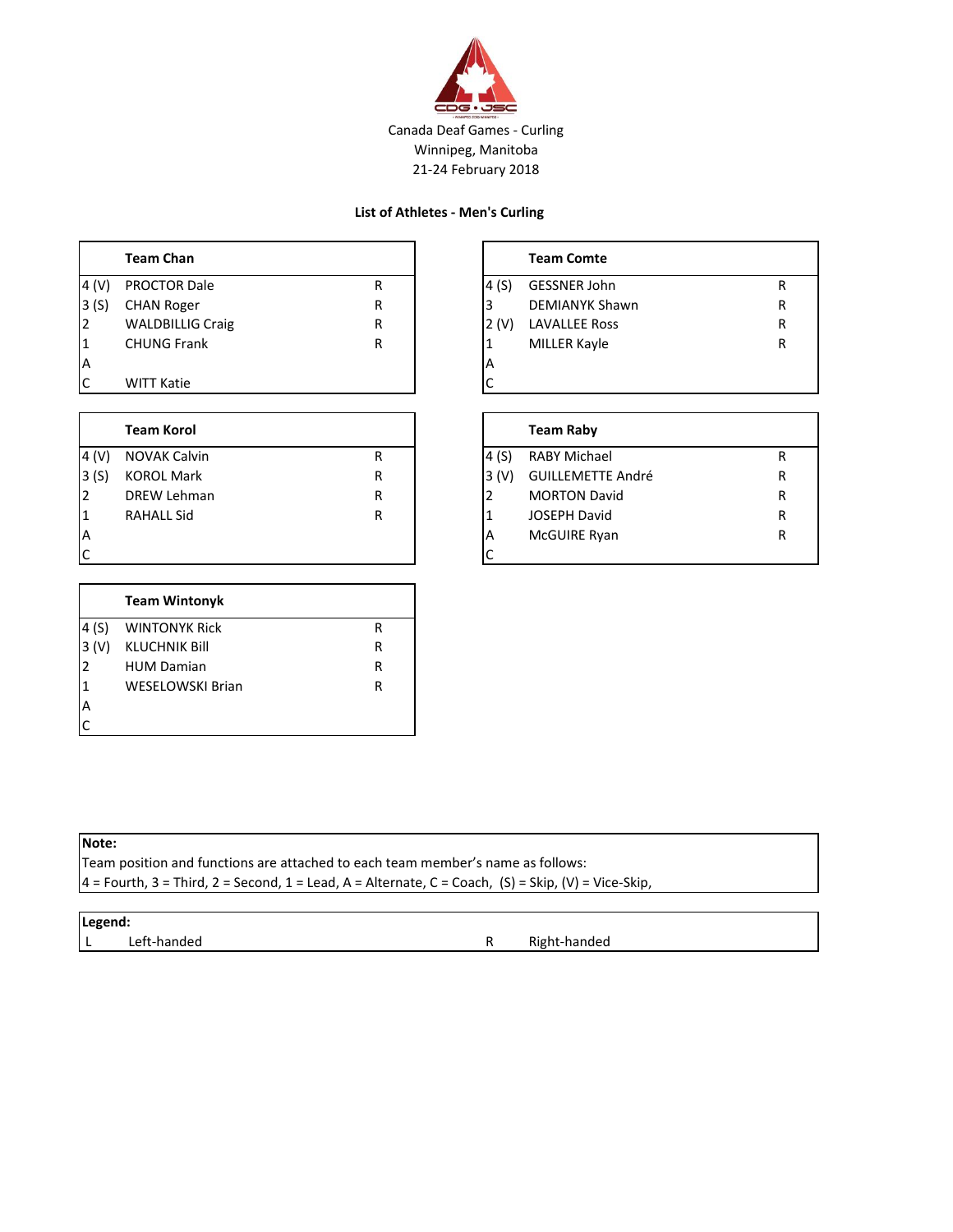

#### **List of Athletes - Women's Curling**

|      | <b>Team Beriault</b>    |   |       | <b>Team Jamieson</b>   |  |
|------|-------------------------|---|-------|------------------------|--|
| 4(S) | <b>BÉRIAULT Susanne</b> | R | 4 (S) | <b>JAMIESON Holly</b>  |  |
| 3(V) | <b>BROWN Hannah</b>     | R | 3 (V) | <b>KOROL Sally</b>     |  |
| l2   | RABU Sarah              | R |       | <b>KURYLOWICH Nyla</b> |  |
| 1    | <b>CLARK Sherry</b>     |   |       | <b>SCOTT Andrea</b>    |  |
| İΑ   |                         |   | IА    |                        |  |
| Iс   |                         |   |       | <b>SMILEY Taina</b>    |  |

|      | <b>Team Logan</b>     |   |                         | <b>Team Tung</b>     |   |
|------|-----------------------|---|-------------------------|----------------------|---|
| 4(S) | LOGAN Emma            | R | 14 (S)                  | <b>TUNG Cecilia</b>  | R |
| l3   | <b>RUSTOEN Pamela</b> | R | 3 (V)                   | FROLOVA Olga         | R |
| 2(V) | SIGURDSON Sylvia      | R |                         | <b>SERENA Tracey</b> | R |
| 1    | <b>JOYNT Shawna</b>   | R |                         | <b>KURYLO Olga</b>   | R |
| IΑ   |                       |   | $\overline{\mathsf{A}}$ |                      |   |
| IC   |                       |   |                         |                      |   |

|              | <b>Team Jamieson</b>   |   |
|--------------|------------------------|---|
| 4(S)         | <b>JAMIESON Holly</b>  | R |
| 3(V)         | <b>KOROL Sally</b>     | R |
| 2            | <b>KURYLOWICH Nyla</b> | R |
| 1            | <b>SCOTT Andrea</b>    | R |
| A            |                        |   |
| $\mathsf{C}$ | <b>SMILEY Taina</b>    |   |

|                  | <b>Team Tung</b>     |   |
|------------------|----------------------|---|
| 4(S)             | <b>TUNG Cecilia</b>  | R |
| 3 <sup>(V)</sup> | FROLOVA Olga         | R |
| l2               | <b>SERENA Tracey</b> | R |
| 1                | <b>KURYLO Olga</b>   | R |
| A                |                      |   |
| IC               |                      |   |

### **Note:**

Team position and functions are attached to each team member's name as follows:

 $4$  = Fourth, 3 = Third, 2 = Second, 1 = Lead, A = Alternate, C = Coach, (S) = Skip, (V) = Vice-Skip

### **Legend:**

L Left-handed **R** Right-handed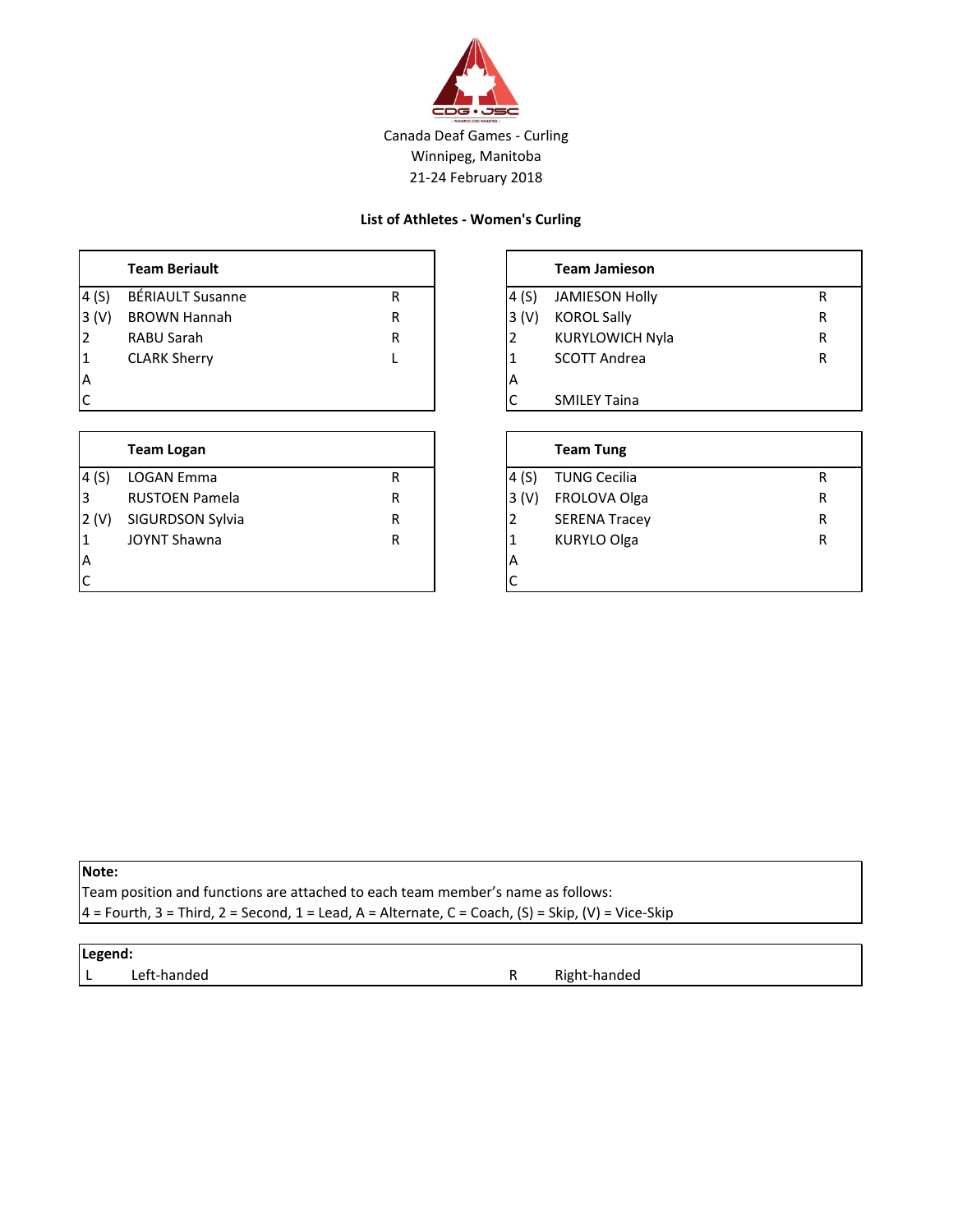

## **FINAL STANDINGS**

| <b>Men's Standings - FINAL</b> |               |  |
|--------------------------------|---------------|--|
| <b>Team</b>                    | <b>Rank</b>   |  |
| <b>Team Chan</b>               | <b>GOLD</b>   |  |
| <b>Team Comte</b>              | <b>SILVER</b> |  |
| <b>Team Raby</b>               | <b>BRONZE</b> |  |
| <b>Team Wintonyk</b>           | 4             |  |
| Team Koral                     |               |  |

| <b>Men's Standings - FINAL</b> |               |                      | <b>Women's Standings - FINAL</b> |  |  |
|--------------------------------|---------------|----------------------|----------------------------------|--|--|
| <b>Team</b>                    | Rank          | <b>Team</b>          | Rank                             |  |  |
|                                | <b>GOLD</b>   | <b>Team Jamieson</b> | <b>GOLD</b>                      |  |  |
|                                | <b>SILVER</b> | Team Bériault        | <b>SILVER</b>                    |  |  |
|                                | <b>BRONZE</b> | Team Logan           | <b>BRONZE</b>                    |  |  |
|                                |               | <b>Team Tung</b>     | 4                                |  |  |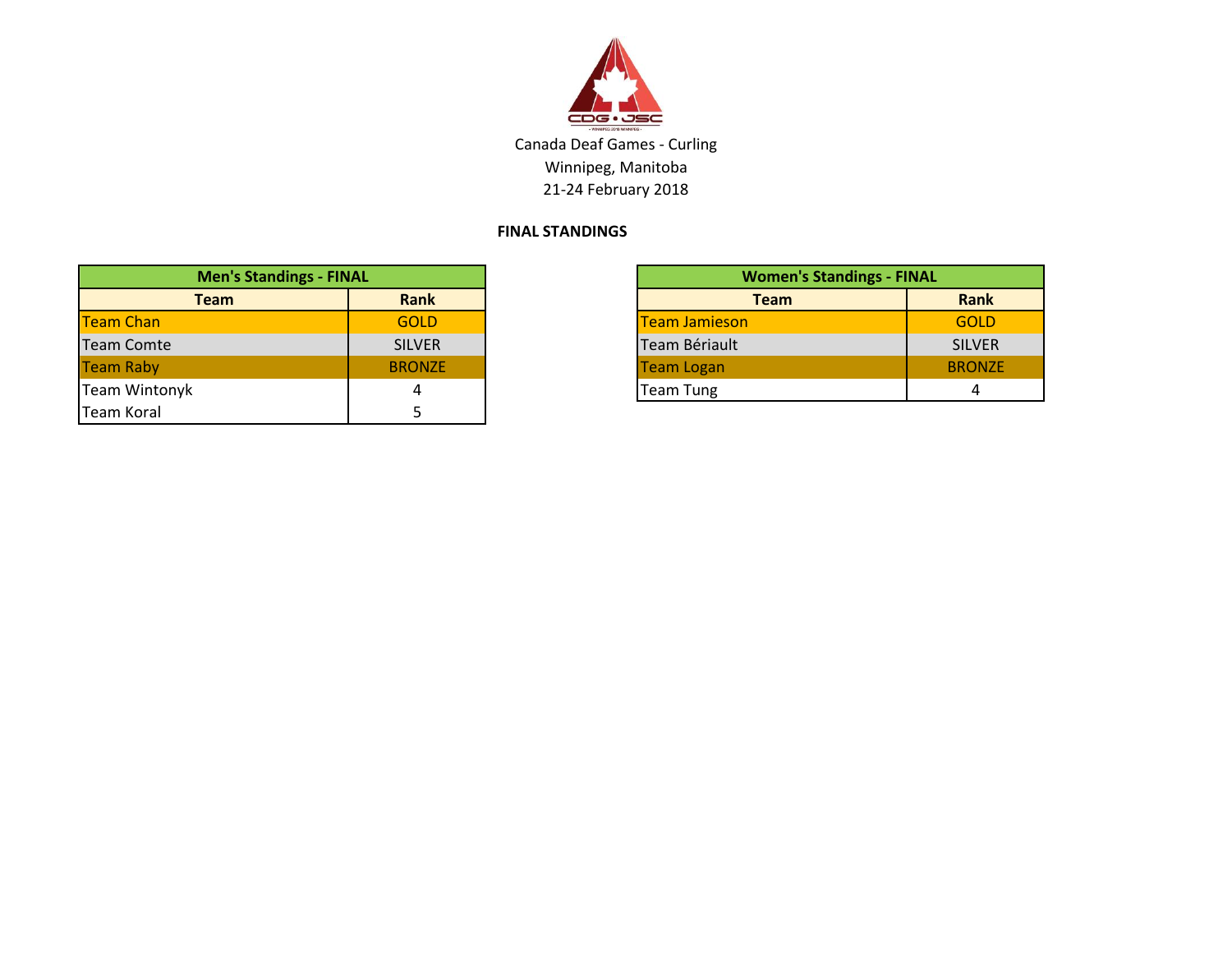

## **Standings - Round Robin**

| <b>Men's Standings - FINAL</b> |               |
|--------------------------------|---------------|
| <b>Team</b>                    | <b>Record</b> |
| Comte                          | 4-0           |
| Chan                           | $3 - 1$       |
| Raby                           | $2 - 2$       |
| Wintonyk                       | $1 - 3$       |
| Korol                          | $0-4$         |

| <b>Men's Standings - FINAL</b> |               | <b>Women's Standings - FINAL</b> |               |
|--------------------------------|---------------|----------------------------------|---------------|
| <b>Team</b>                    | <b>Record</b> | <b>Team</b>                      | <b>Record</b> |
|                                | $4 - 0$       | Bériault                         | $5 - 1$       |
|                                | $3 - 1$       | Jamieson                         | $4 - 2$       |
|                                | $2 - 2$       | Logan                            | $2 - 4$       |
|                                | $1 - 3$       | Tung                             | $1 - 5$       |
|                                | __            |                                  |               |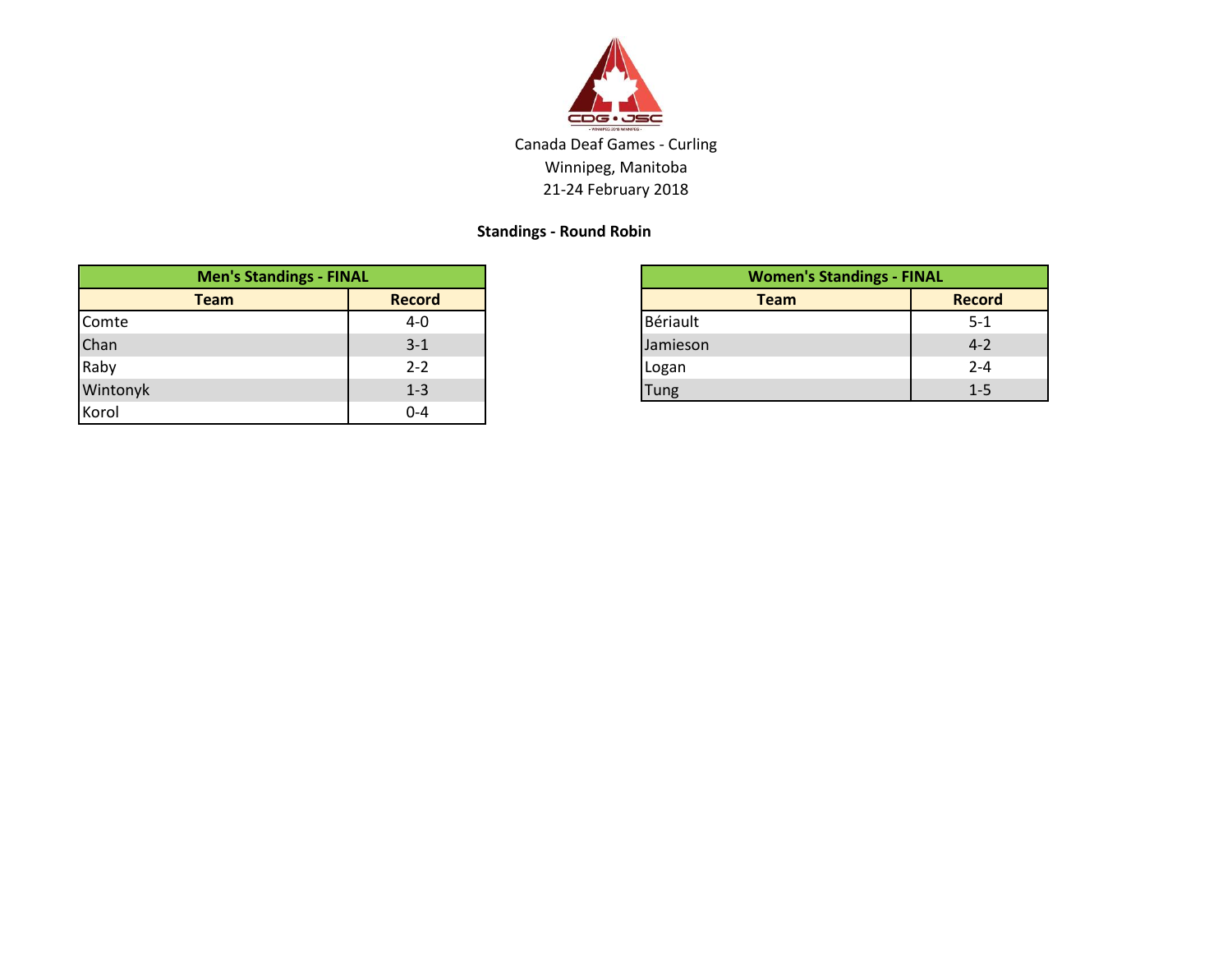

**Men's**



| Winners:      |       |
|---------------|-------|
| <b>GOLD</b>   | Chan  |
| <b>SILVER</b> | Comte |
| <b>BRZONE</b> | Raby  |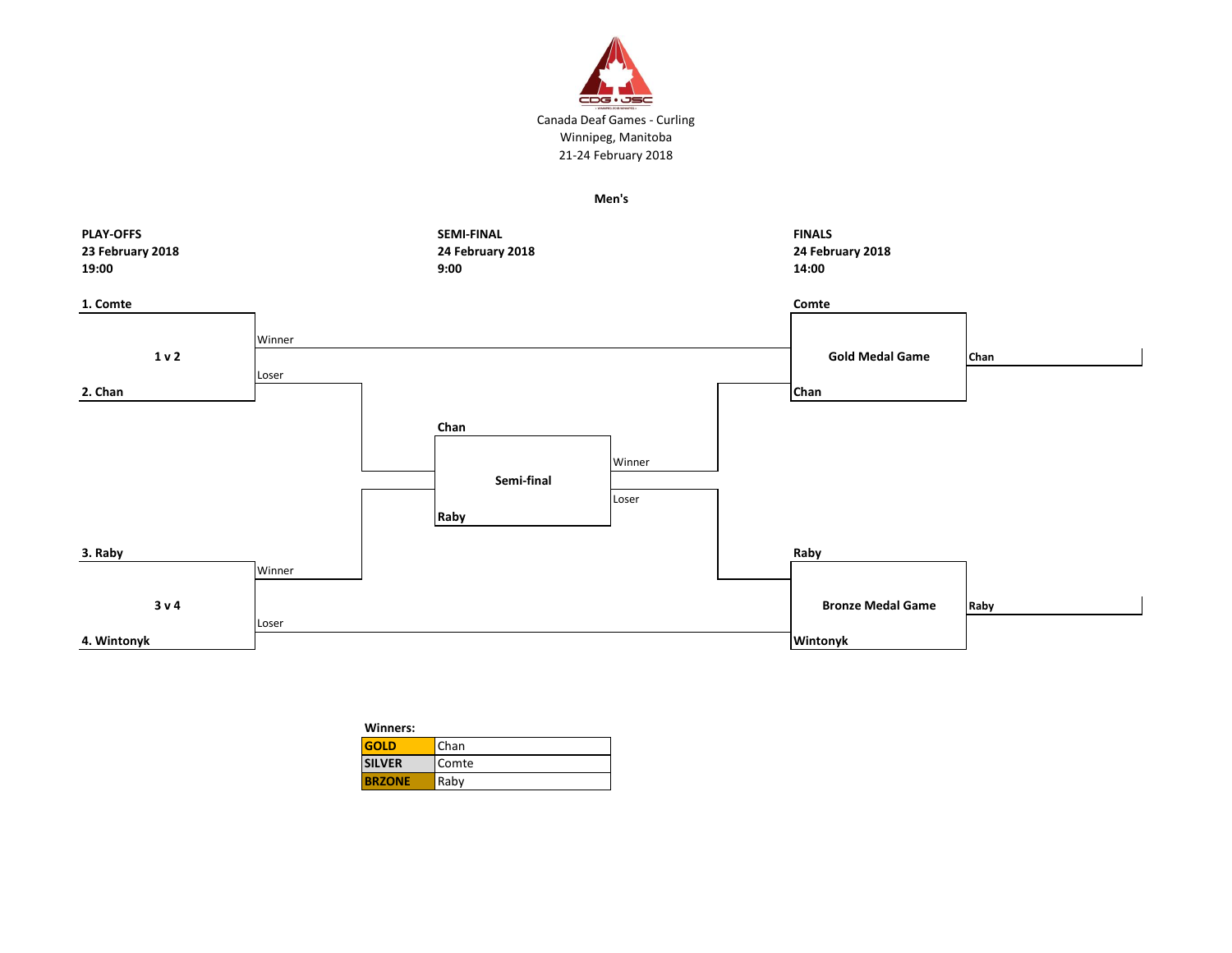

**Women's**

| <b>SEMI-FINAL</b><br>24 February 2018<br>9:00 |        | <b>FINALS</b><br>24 February 2018<br>14:00 |          |
|-----------------------------------------------|--------|--------------------------------------------|----------|
| 2. Jamieson                                   |        | 1. Bériault                                |          |
| Semi-Final                                    | Winner | <b>Gold Medal Game</b>                     | Jamieson |
| 3. Logan                                      |        | Jamieson                                   |          |

**Winners:** 

| <b>GOLD</b>   | <b>Jamieson</b> |
|---------------|-----------------|
| <b>SILVER</b> | <b>Beriault</b> |
| <b>BRZONE</b> | Logan           |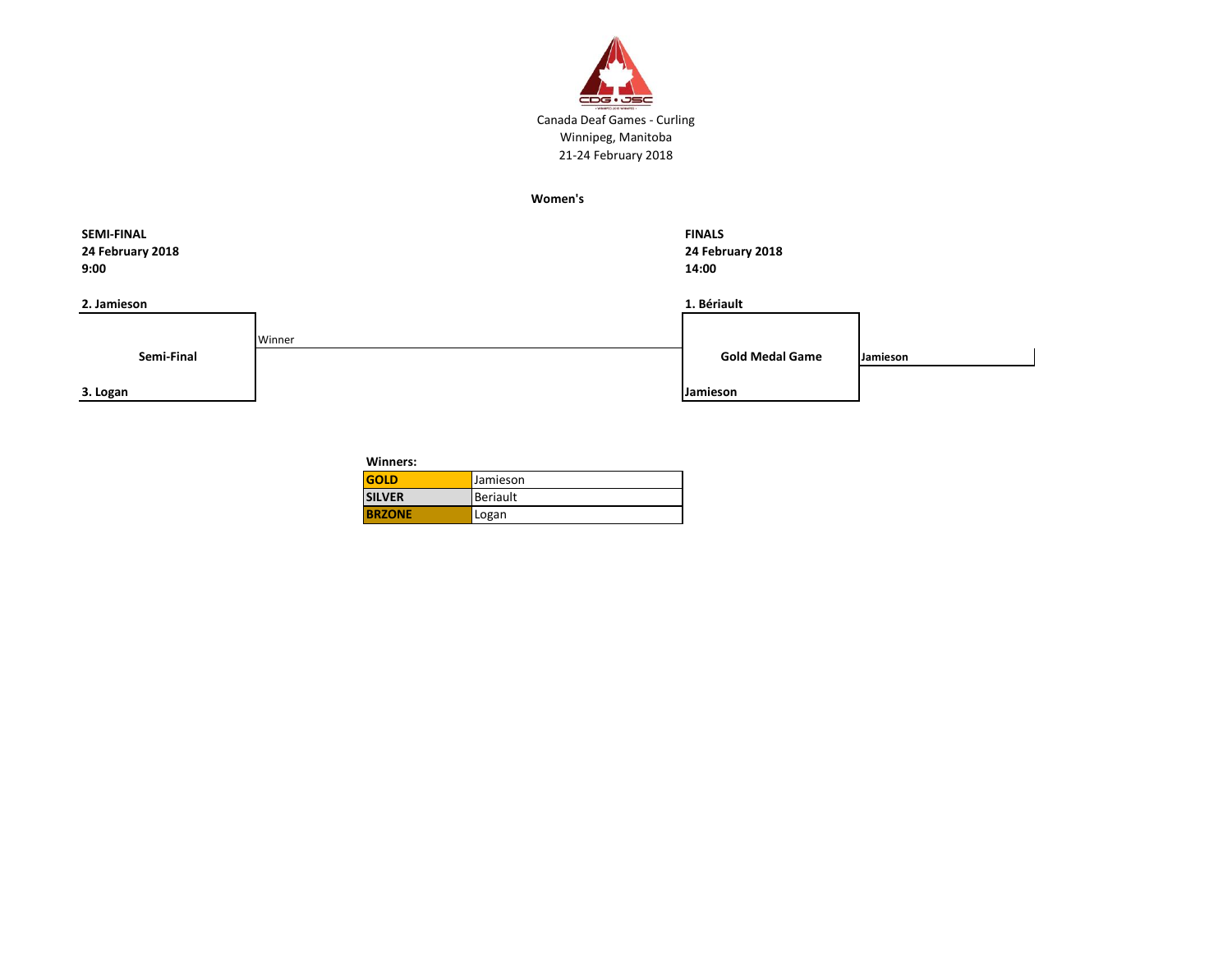

**Men's - Draw 1 - Results 21 February 2018**

| <b>Sheet 3</b> | CEE<br>-- |  |  |  |  | <b>MA</b><br>-- | $\sim$ $\sim$ $\sim$ $\sim$ $\sim$ |
|----------------|-----------|--|--|--|--|-----------------|------------------------------------|
| Chan           |           |  |  |  |  |                 | 10                                 |
| Raby           |           |  |  |  |  |                 |                                    |

| Sheet 6  | <b>CEE</b><br>ᄓᇆ |  |  |  |  | 10 | $T^{\sim}$ |
|----------|------------------|--|--|--|--|----|------------|
| Comte    |                  |  |  |  |  |    |            |
| Wintonyk |                  |  |  |  |  |    |            |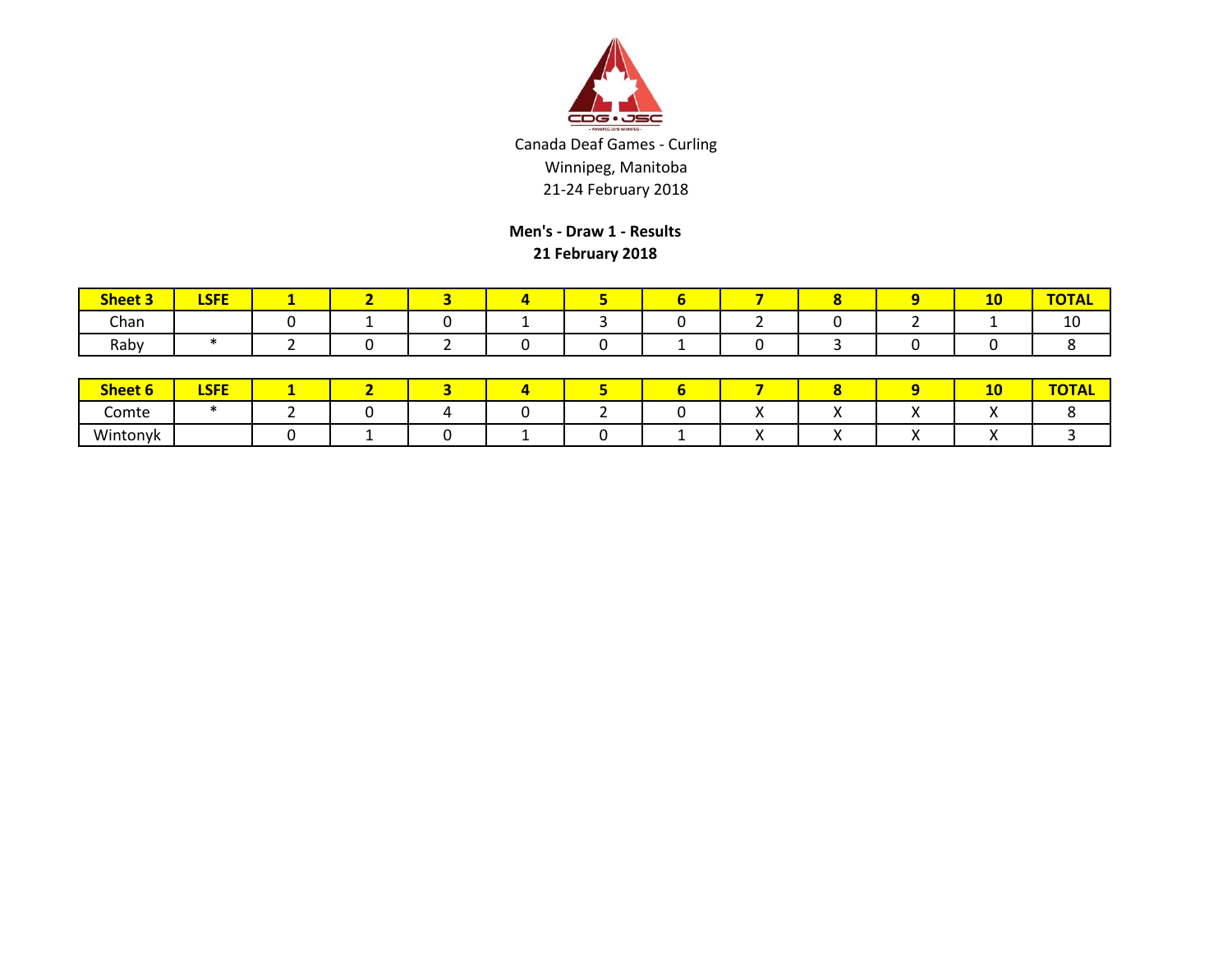

**Men's - Draw 2 - Results 21 February 2018**

| <b>Sheet 1</b> | LCEE<br><u>LJГE</u> |  |  |  |  | 10 | $- - - -$<br>HUIAL. |
|----------------|---------------------|--|--|--|--|----|---------------------|
| -<br>Comte     |                     |  |  |  |  |    |                     |
| Chan           |                     |  |  |  |  |    |                     |

| <b>Sheet 5</b> | <b>LSFE</b> |  |  |  |  | 4V       |         |
|----------------|-------------|--|--|--|--|----------|---------|
| Korol          |             |  |  |  |  | $\cdots$ |         |
| Wintonyk       |             |  |  |  |  |          | -<br>⊥∪ |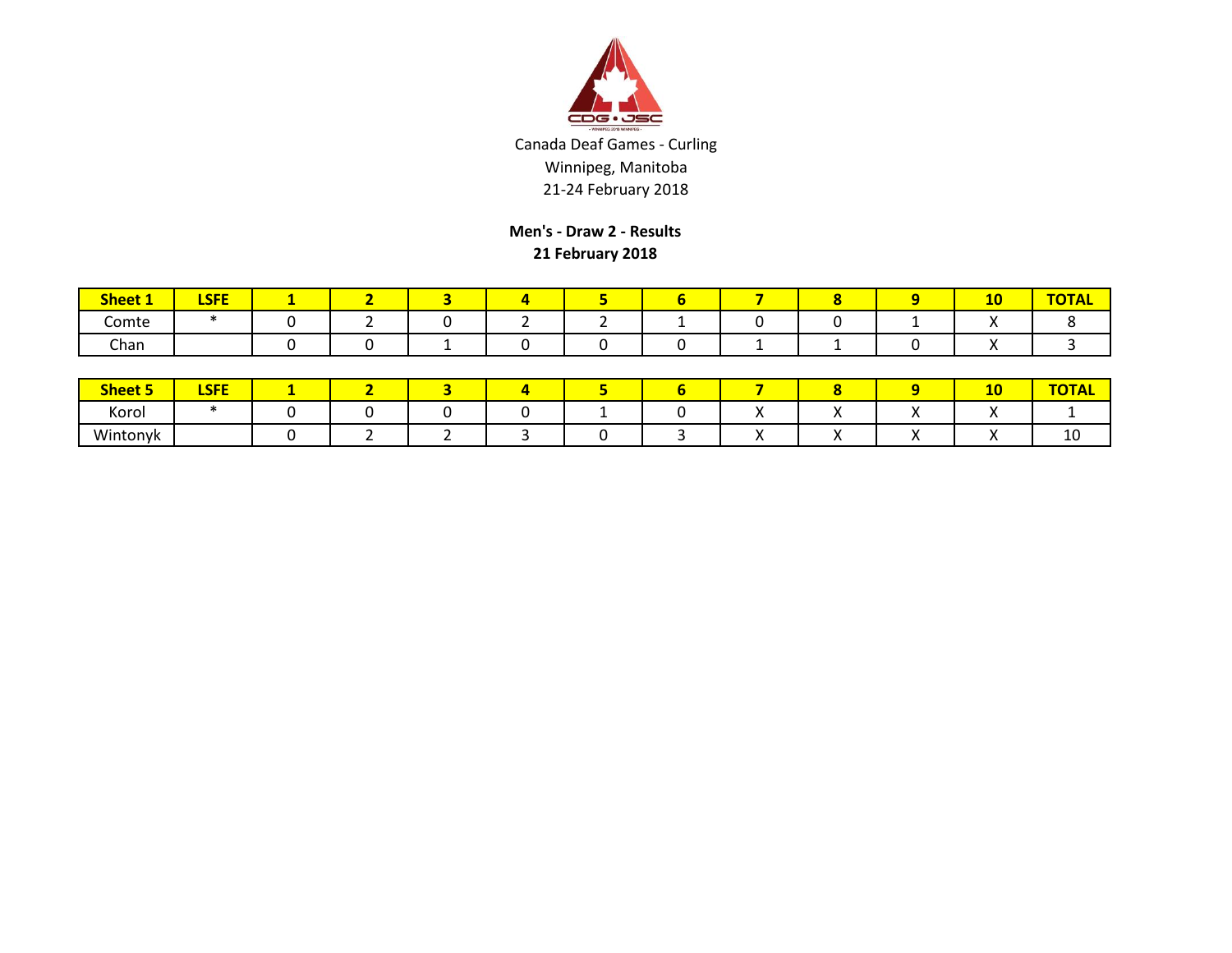

**Men's - Draw 3 - Results 22 February 2018**

| <b>Sheet 2</b> | <b>CEE</b><br>LJГE |  |  |  |  | 10 | $T^*$<br>"UIAL |
|----------------|--------------------|--|--|--|--|----|----------------|
| Raby           |                    |  |  |  |  |    |                |
| Wintonyk       |                    |  |  |  |  |    |                |

| Sheet 4 | <b>LSFE</b> |  |  |  |  | ЖV |  |
|---------|-------------|--|--|--|--|----|--|
| Comte   |             |  |  |  |  |    |  |
| Korol   |             |  |  |  |  |    |  |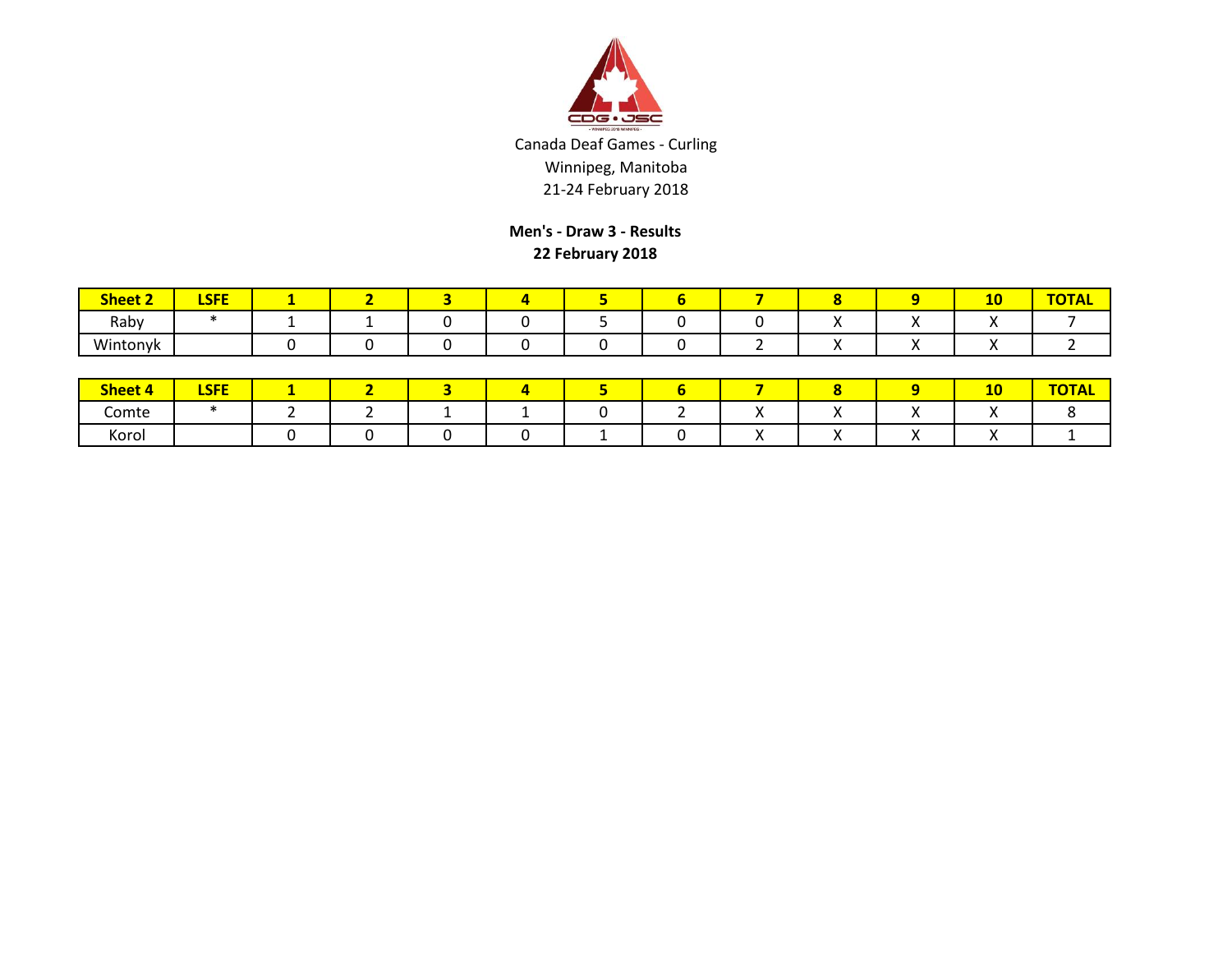

**Men's - Draw 4 - Results 22 February 2018**

| <b>Sheet 5</b> | $-$<br>≁⊃F |  |  |  |  | $-$<br>-- | --<br>-- | $- - - - -$ |
|----------------|------------|--|--|--|--|-----------|----------|-------------|
| Raby           |            |  |  |  |  |           |          |             |
| Comte          |            |  |  |  |  |           |          |             |

| Sheet 6 | <b>LSFE</b> | - |  |  |  |  | 10<br>-- | <b>TOTAL</b><br><u>UINL</u> |
|---------|-------------|---|--|--|--|--|----------|-----------------------------|
| Chan    |             |   |  |  |  |  | $\cdots$ |                             |
| Korol   |             |   |  |  |  |  |          |                             |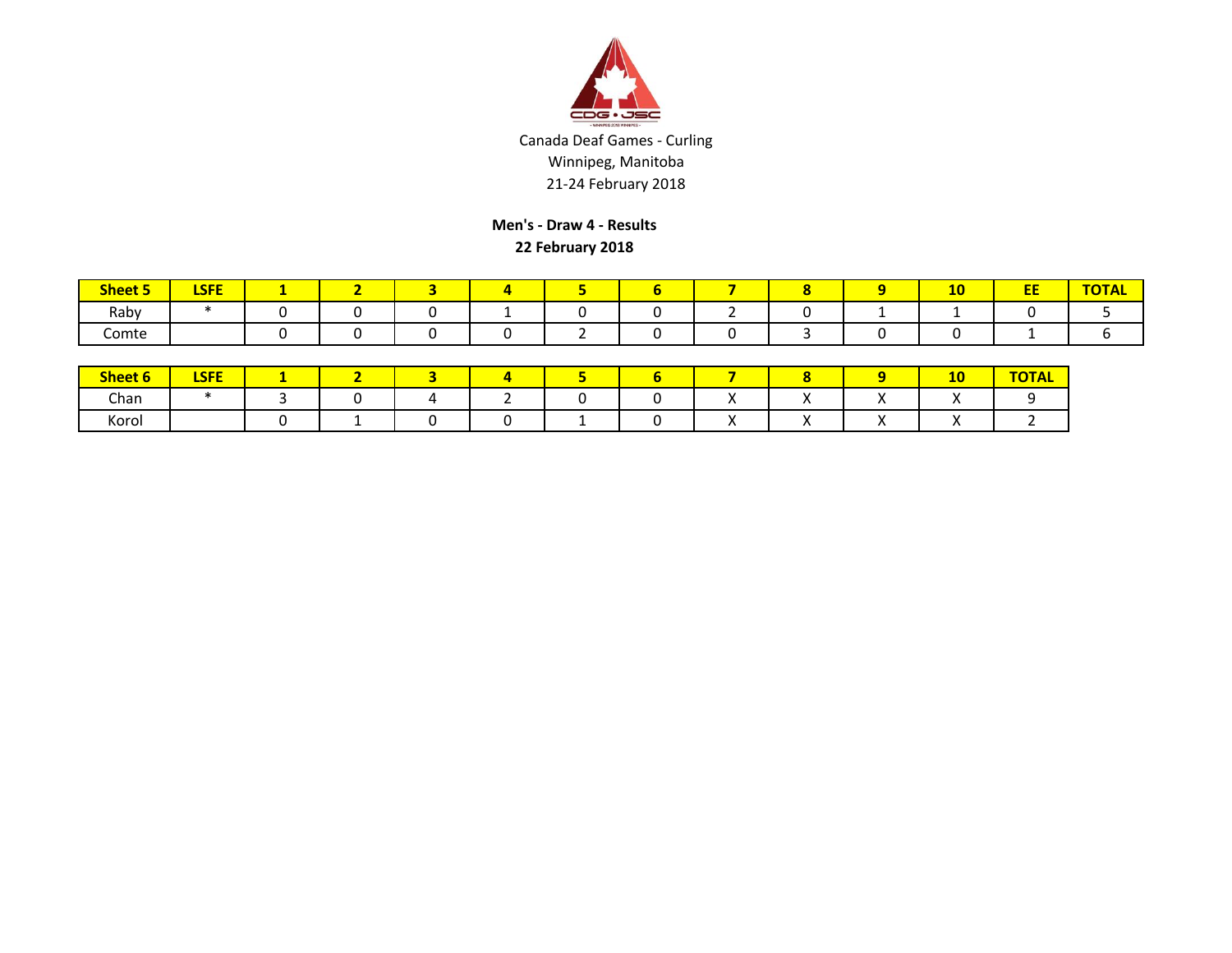

**Men's - Draw 5 - Results 23 February 2018**

| $Sh$<br>———————— | <b>CEE</b><br>--- |  |  |  |  | -- |  |
|------------------|-------------------|--|--|--|--|----|--|
| Korol            |                   |  |  |  |  |    |  |
| Raby             |                   |  |  |  |  |    |  |

| <b>Sheet 4</b> | <b>LSFE</b> |  |  |  |  | $\overline{a}$<br>-- | <b>TOTAL</b><br>UIAL |
|----------------|-------------|--|--|--|--|----------------------|----------------------|
| Wintonyk       |             |  |  |  |  |                      |                      |
| Chan           |             |  |  |  |  |                      |                      |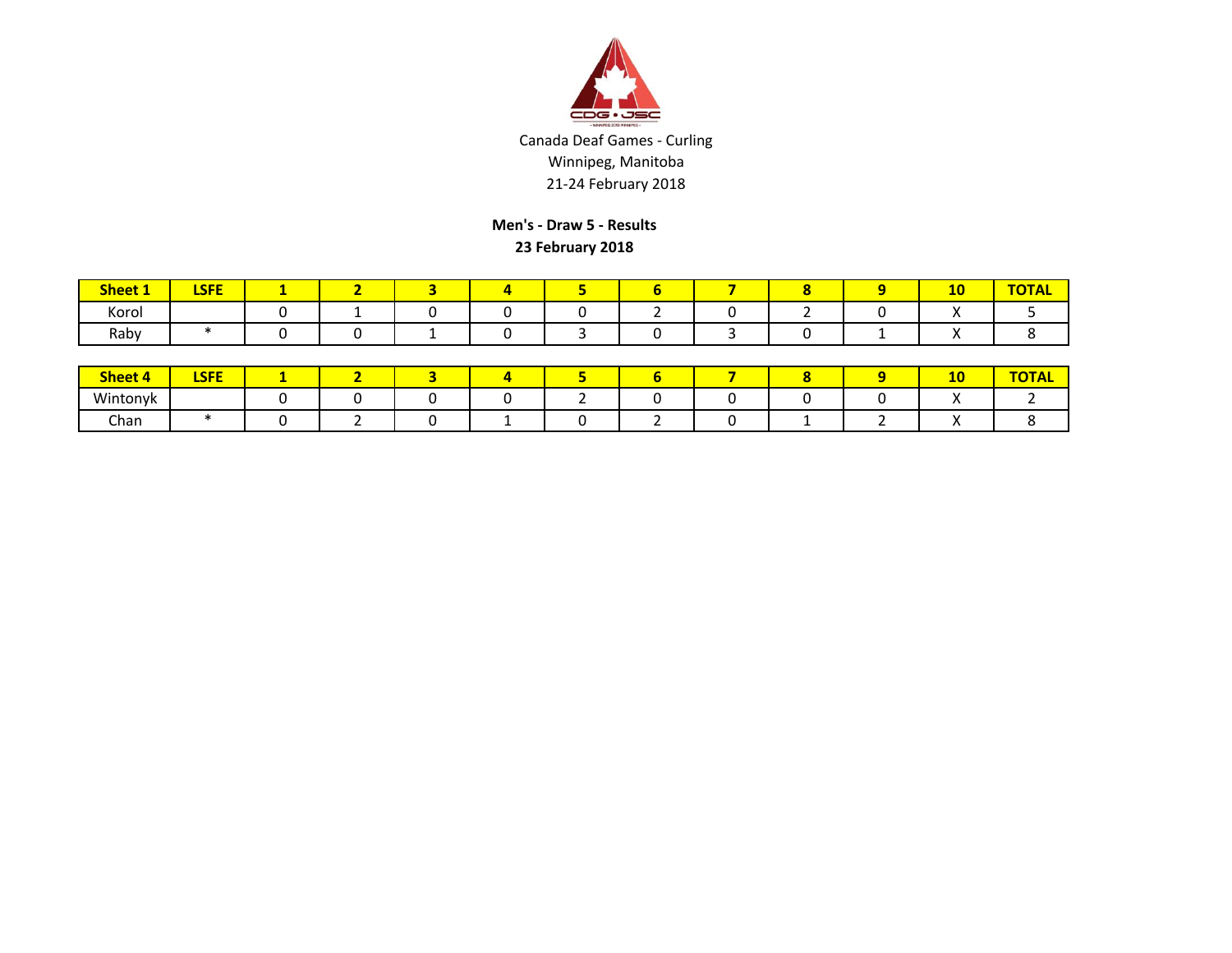

## **Men's - Page Playoff - Results 23 February 2018**

| Playoff: 1 v 2 |  |  |  |
|----------------|--|--|--|
|----------------|--|--|--|

| <b>Sheet 3</b> | LCEE<br>вэге |  |  |  |  | <b>10</b> | $T = 1$<br><b>UIAL</b> |
|----------------|--------------|--|--|--|--|-----------|------------------------|
| Comte          |              |  |  |  |  |           |                        |
| Chan           |              |  |  |  |  |           |                        |

| Playoff: 3 v 4 |  |  |  |  |
|----------------|--|--|--|--|
|----------------|--|--|--|--|

| <b>Sheet 2</b> | <b>LSFE</b> |  |  |  |  | $\overline{a}$<br>10 | -- | <b>TOTA</b> |
|----------------|-------------|--|--|--|--|----------------------|----|-------------|
| Raby           |             |  |  |  |  |                      |    |             |
| Wintonyk       |             |  |  |  |  |                      |    |             |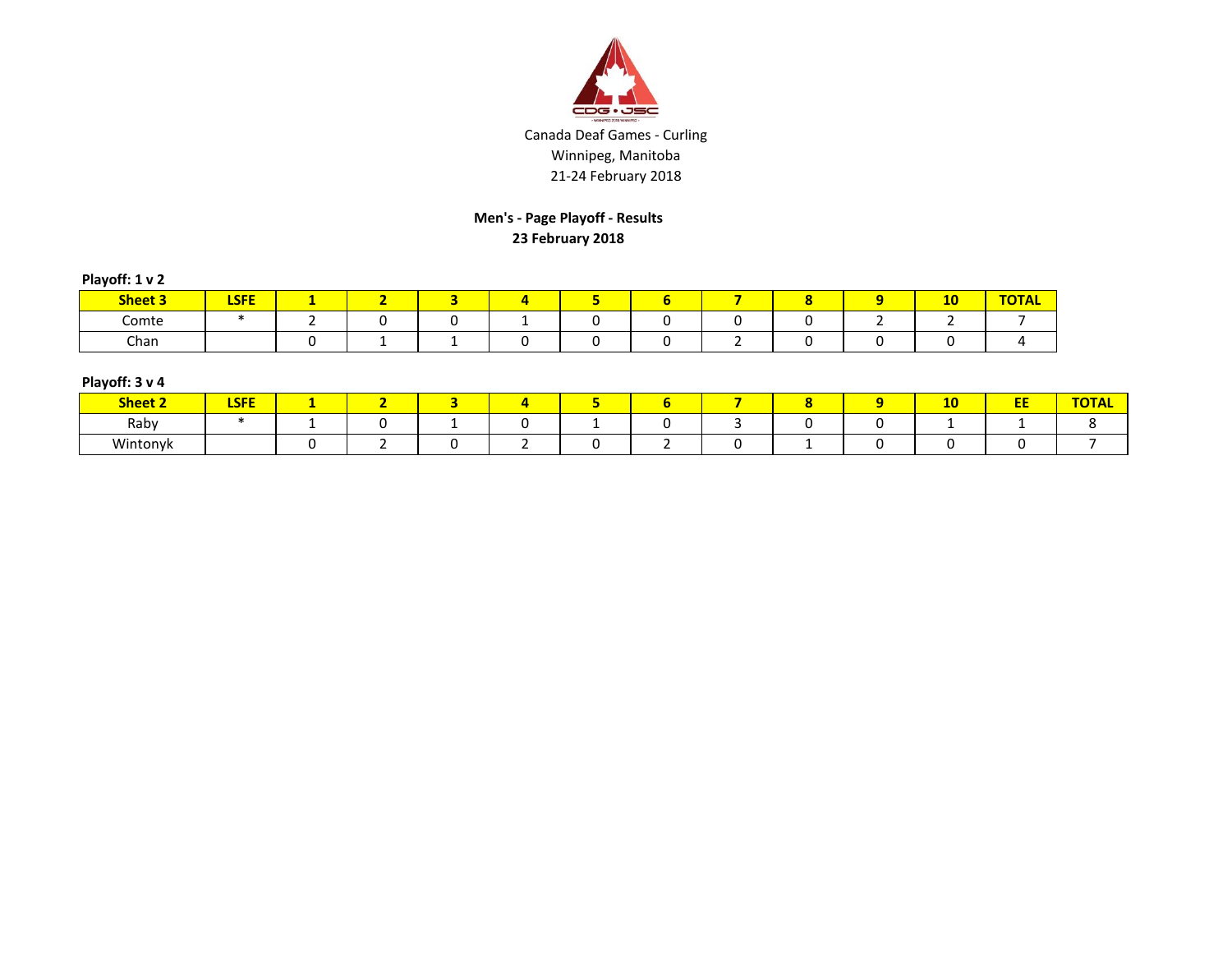

**Men's - Page Playoff - Results 24 February 2018**

| Semi-Final     |             |   |   |    |  |                |    |    |              |
|----------------|-------------|---|---|----|--|----------------|----|----|--------------|
| <b>Sheet 3</b> | <b>LSFE</b> |   |   | д. |  | $\bullet$<br>o | 10 | EE | <b>TOTAL</b> |
| Chan           |             | - | u |    |  |                |    |    |              |
| Raby           |             |   |   |    |  |                |    |    |              |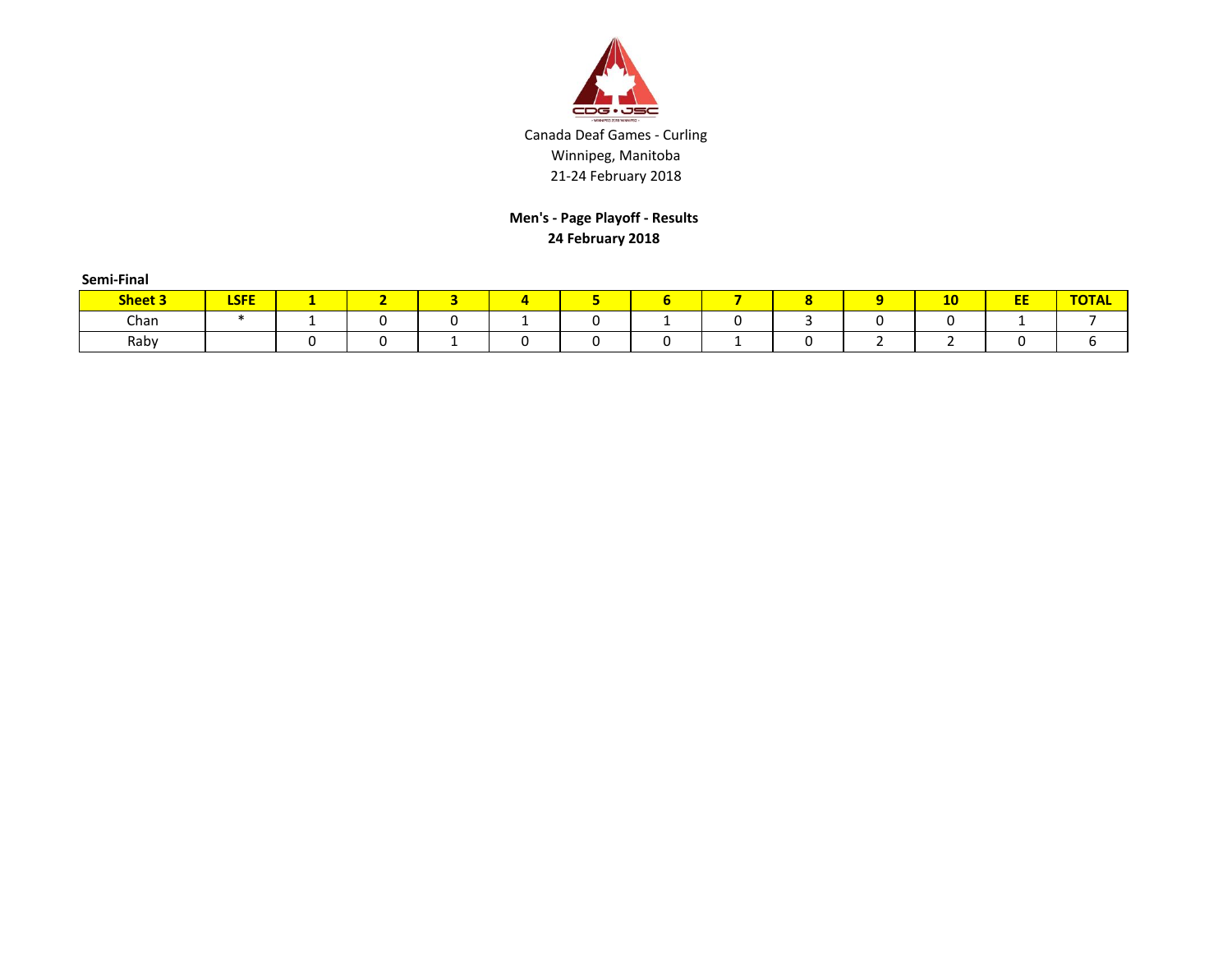

# **Men's - Page Playoff - Results 24 February 2018**

| <b>Gold Medal</b> |             |     |     |  |     |   |   |    |              |
|-------------------|-------------|-----|-----|--|-----|---|---|----|--------------|
| <b>Sheet 4</b>    | <b>LSFE</b> | . . | . . |  | . . |   |   | 10 | <b>TOTAL</b> |
| Comte             |             |     |     |  |     |   | _ |    |              |
| Chan              |             |     |     |  |     | - |   |    |              |

#### **Bronze Medal**

| -------------- |             |  |  |  |  |    |             |              |
|----------------|-------------|--|--|--|--|----|-------------|--------------|
| <b>Sheet 2</b> | <b>LSFE</b> |  |  |  |  | -- | $- -$<br>-- | <b>TOTAL</b> |
| Raby           |             |  |  |  |  |    |             |              |
| Wintonyk       |             |  |  |  |  |    |             |              |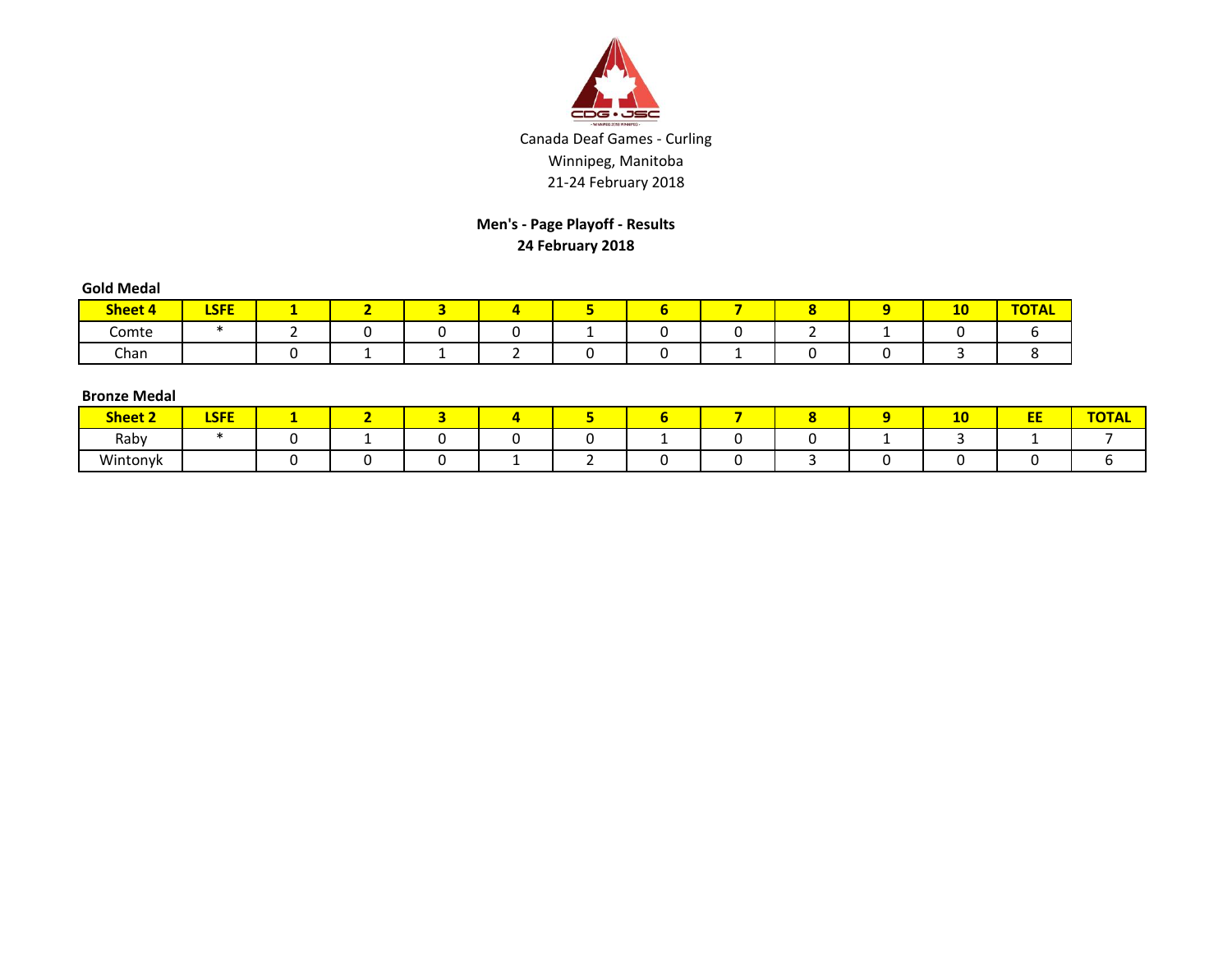

**Women's - Draw 1 - Results 21 February 2018**

| <b>Sheet 2</b> | <b>LSFE</b> |  |  |  |  | 10  | <b>TOTAL</b> |
|----------------|-------------|--|--|--|--|-----|--------------|
| Logan          |             |  |  |  |  |     |              |
| Bériault       |             |  |  |  |  | . . | . .          |

| <b>Sheet 4</b> | <b>CEE</b><br>ᄓᇆ |  |  |  |  | . .<br>10 | $-2 - 1$ |
|----------------|------------------|--|--|--|--|-----------|----------|
| Jamieson       |                  |  |  |  |  |           |          |
| Tung           |                  |  |  |  |  |           |          |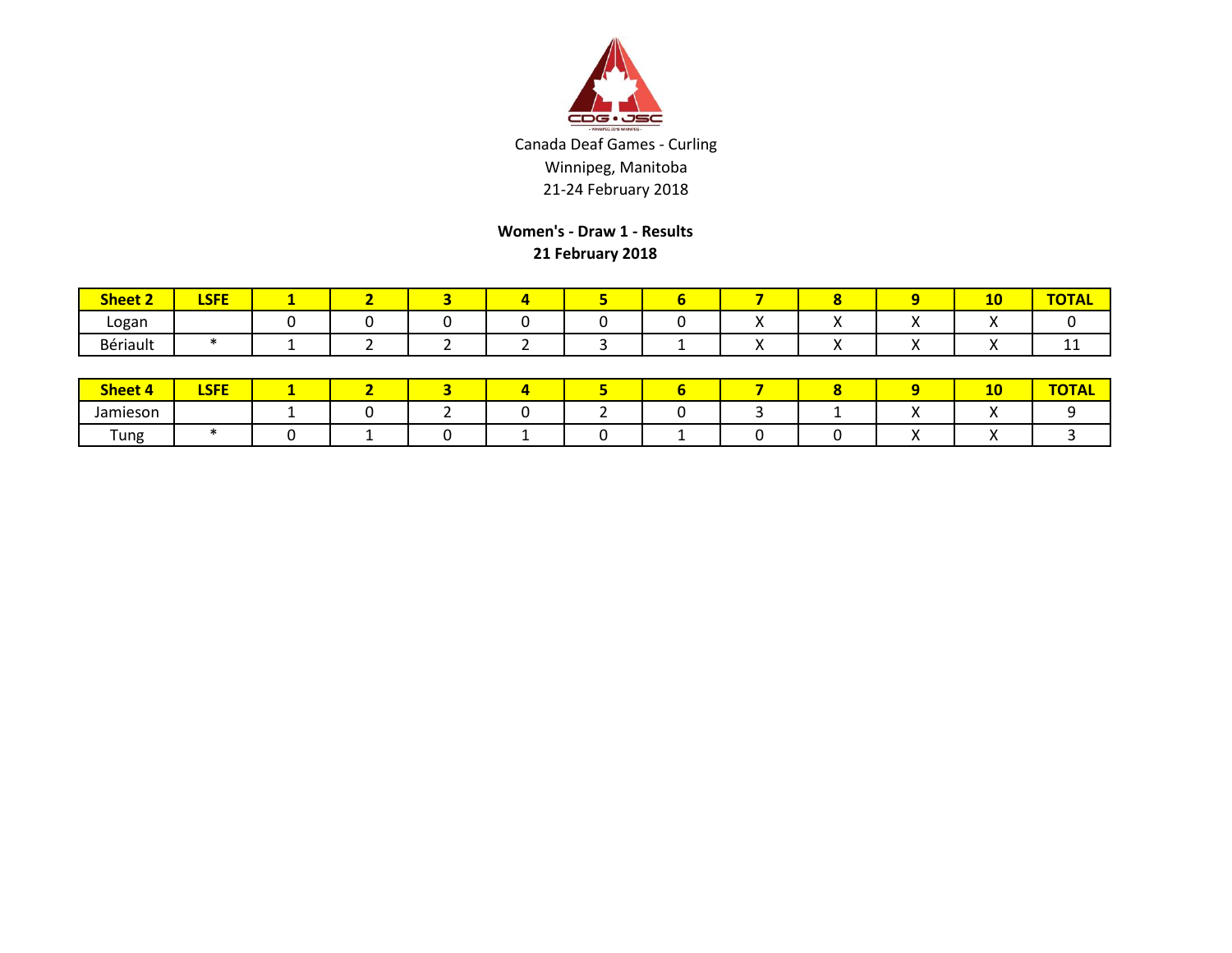

**Women's - Draw 2 - Results 21 February 2018**

| <b>Sheet 3</b> | 1.000<br>БЭГЕ |  |  |  |  | $\overline{a}$<br>-- | $ -$<br>$ -$<br>HUIAL. |
|----------------|---------------|--|--|--|--|----------------------|------------------------|
| Tung           |               |  |  |  |  |                      | --                     |
| Logan          |               |  |  |  |  |                      |                        |

| <b>Sheet 6</b> | <b>CEE</b><br>-- |  |  |  |  | -- | $\overline{\phantom{a}}$ |
|----------------|------------------|--|--|--|--|----|--------------------------|
| Bériault       |                  |  |  |  |  |    |                          |
| Jamieson       |                  |  |  |  |  |    | ⊥∪                       |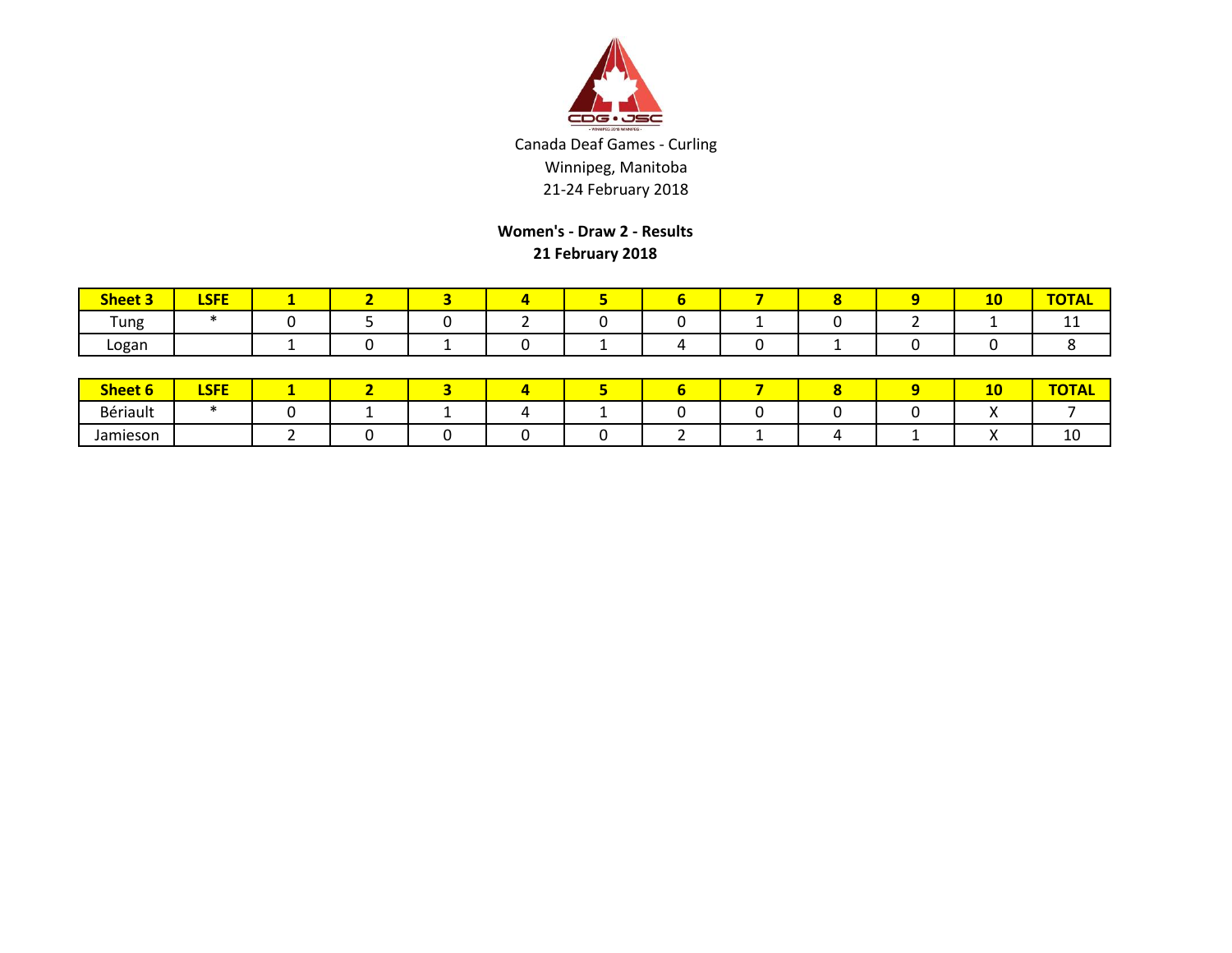

**Women's - Draw 3 - Results 22 February 2018**

| <b>Sheet</b> | I CEE<br>-- |  |  |  |  | л.<br>дv | --<br><u> тутина </u> |
|--------------|-------------|--|--|--|--|----------|-----------------------|
| Bériault     |             |  |  |  |  |          | 14                    |
| Tung         |             |  |  |  |  |          |                       |

| <b>Sheet 5</b> | <b>LSFE</b> |  |  |  |  | ЖV |  |
|----------------|-------------|--|--|--|--|----|--|
| Logan          |             |  |  |  |  |    |  |
| Jamieson       |             |  |  |  |  |    |  |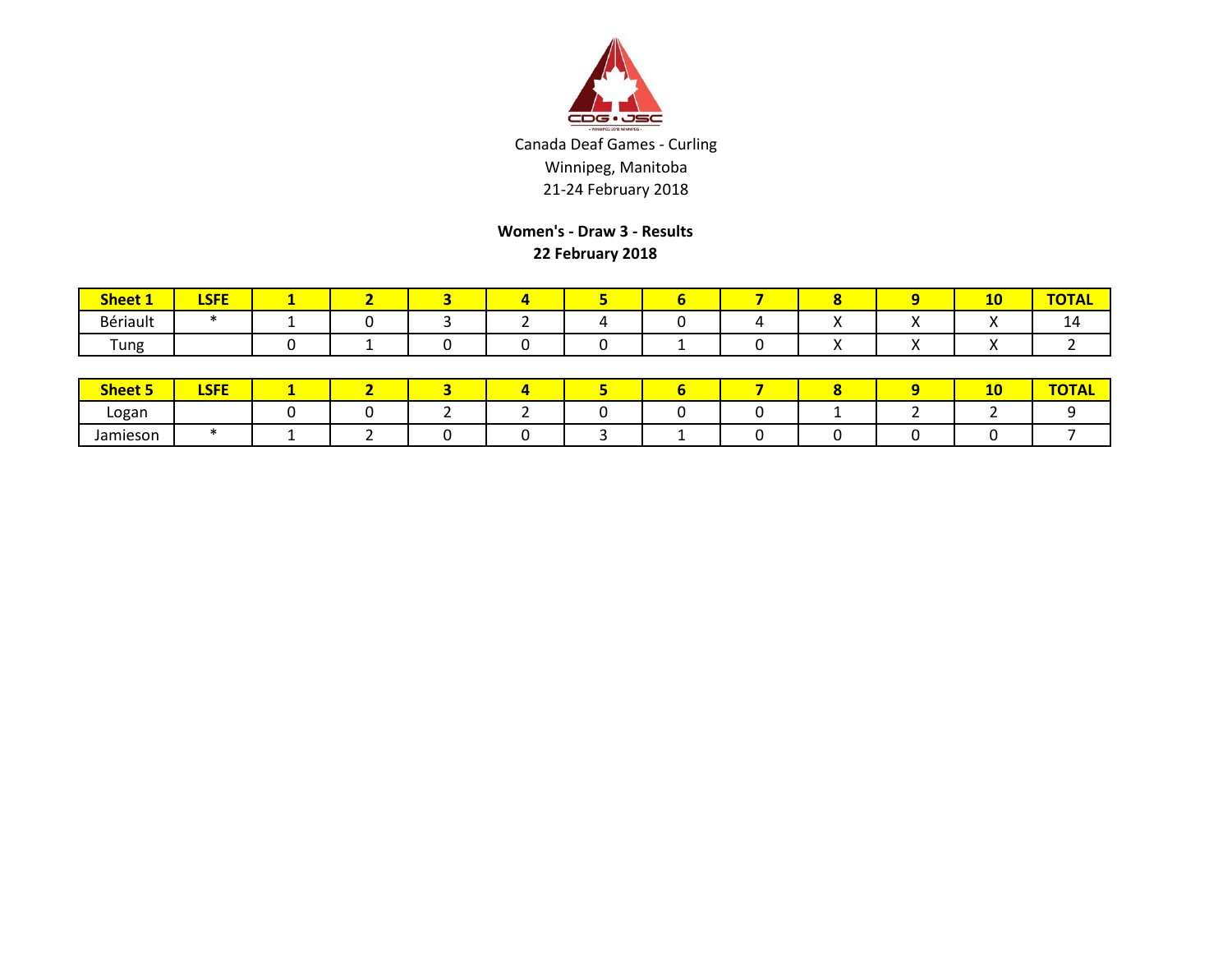

**Women's - Draw 4 - Results 22 February 2018**

| <b>Sheet 2</b>                   | $\sim$ $\sim$ $\sim$ $\sim$<br>LJFL |  |  |  |  | -- | <b>TOTAL</b> |
|----------------------------------|-------------------------------------|--|--|--|--|----|--------------|
| $\overline{\phantom{0}}$<br>Tung |                                     |  |  |  |  |    |              |
| Jamieson                         |                                     |  |  |  |  |    | ᅩ            |

| <b>Sheet 4</b> | <b>CEE</b><br>--<br>. . |  |  |  |  | . .<br>ᅩ | TATAT |
|----------------|-------------------------|--|--|--|--|----------|-------|
| Bériault       |                         |  |  |  |  |          | . .   |
| Logan          |                         |  |  |  |  |          |       |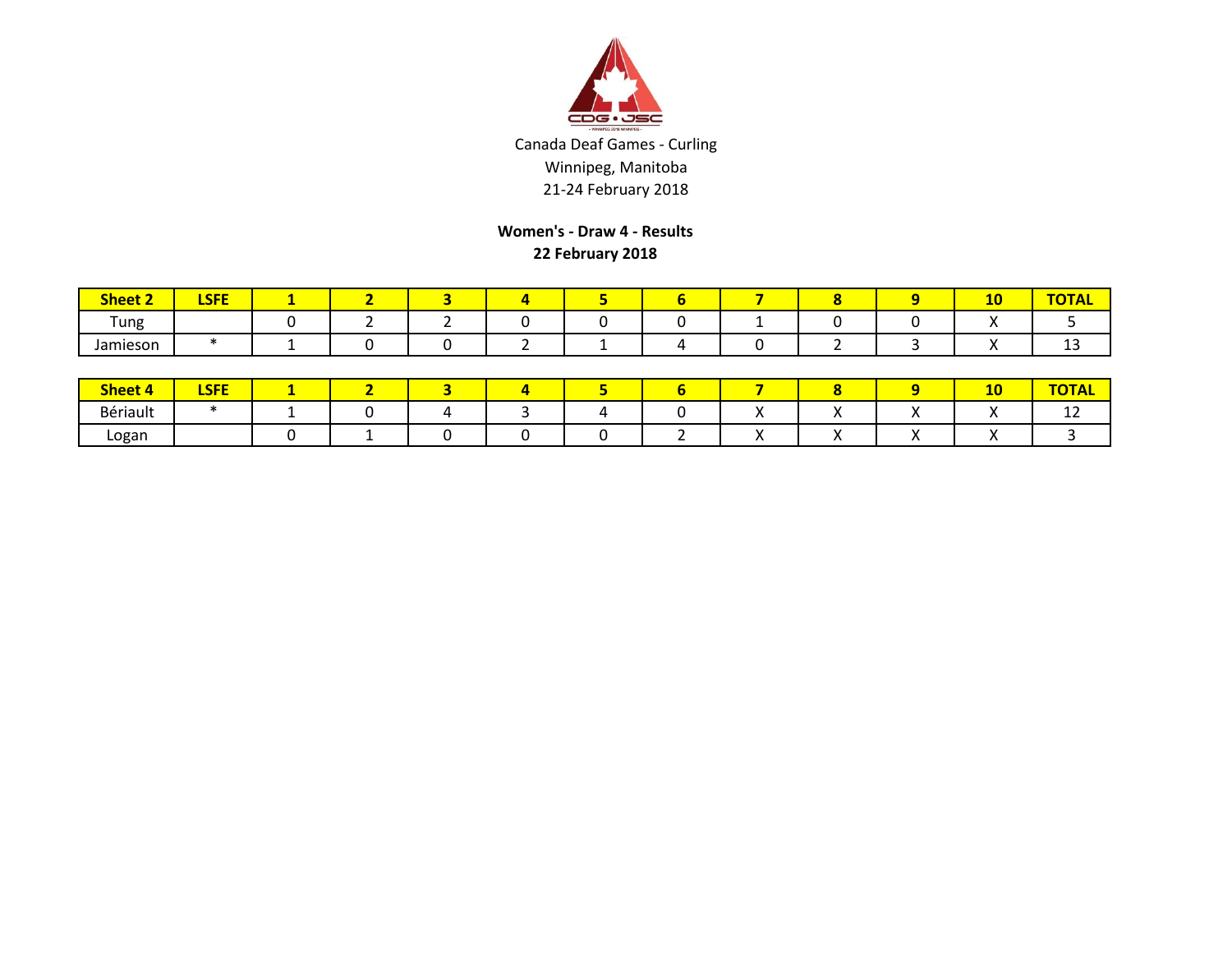

**Women's - Draw 5 - Results 23 February 2018**

| <b>Sheet 2</b> | <b>CEE</b><br><u>LJГE</u> |  |  |  |  | 4V | <b>TOTAL</b> |
|----------------|---------------------------|--|--|--|--|----|--------------|
| Logan          |                           |  |  |  |  | ,, | <b>TT</b>    |
| Tung           |                           |  |  |  |  | ,, |              |

| <b>Sheet 3</b> | <b>LSFE</b> |  |  |  |  | 10 | $T$ $T$<br>UIAL |
|----------------|-------------|--|--|--|--|----|-----------------|
| Jamieson       |             |  |  |  |  |    |                 |
| Bériault       |             |  |  |  |  |    |                 |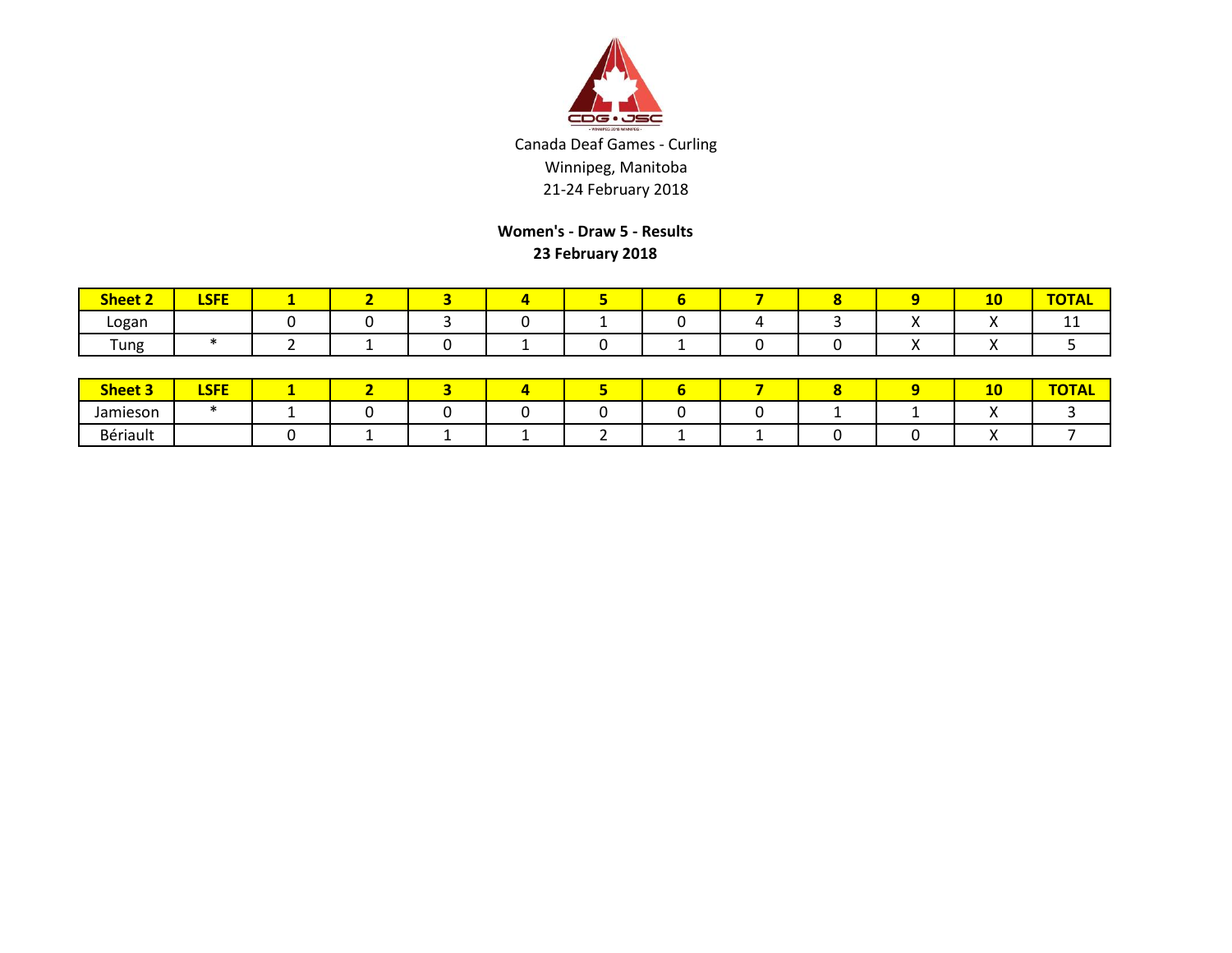

**Women's - Draw 6 - Results 23 February 2018**

| <b>Sheet 1</b> | I CEE<br><u>LJГE</u> |  |  |  |  | <b>. .</b><br>$-$ | "UIAL |
|----------------|----------------------|--|--|--|--|-------------------|-------|
| Jamieson       |                      |  |  |  |  |                   |       |
| Logan          |                      |  |  |  |  |                   |       |

| <b>Sheet 5</b>                   | <b>LSFE</b> |  |  |  |  | 10 | $-2 - 1$<br>$\overline{\phantom{a}}$ |
|----------------------------------|-------------|--|--|--|--|----|--------------------------------------|
| $\overline{\phantom{0}}$<br>Tung |             |  |  |  |  |    |                                      |
| Bériault                         |             |  |  |  |  |    | . .                                  |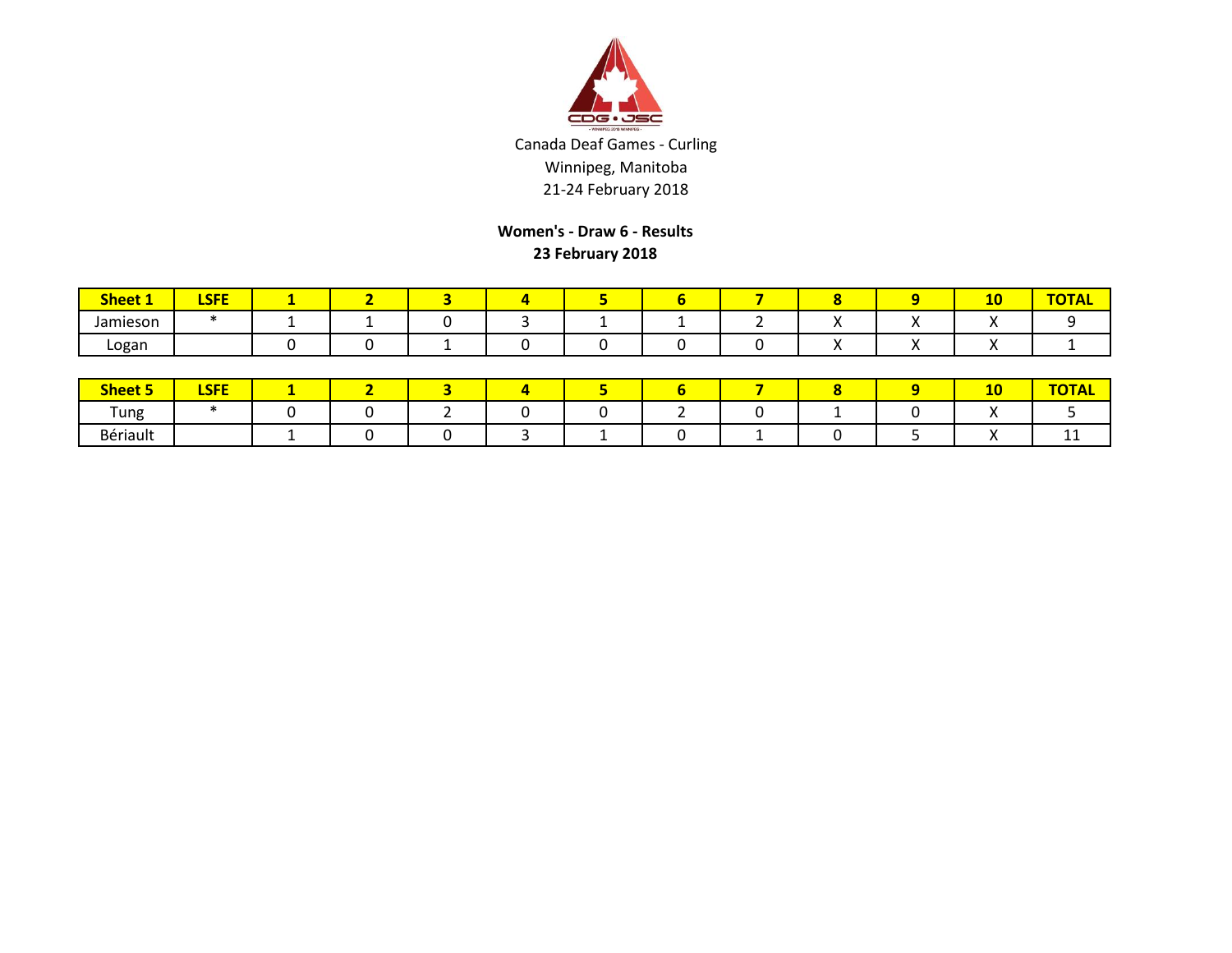

**Women's - Playoff - Results 24 February 2018**

| Semi-Final |             |                 |  |   |  |        |    |         |              |
|------------|-------------|-----------------|--|---|--|--------|----|---------|--------------|
| Sheet 4    | <b>LSFE</b> |                 |  | д |  | o<br>o | 10 | cс<br>ᄄ | <b>TOTAL</b> |
| Jamieson   |             |                 |  |   |  |        |    |         | 10           |
| Logan      |             | <u>. на три</u> |  |   |  |        |    |         |              |